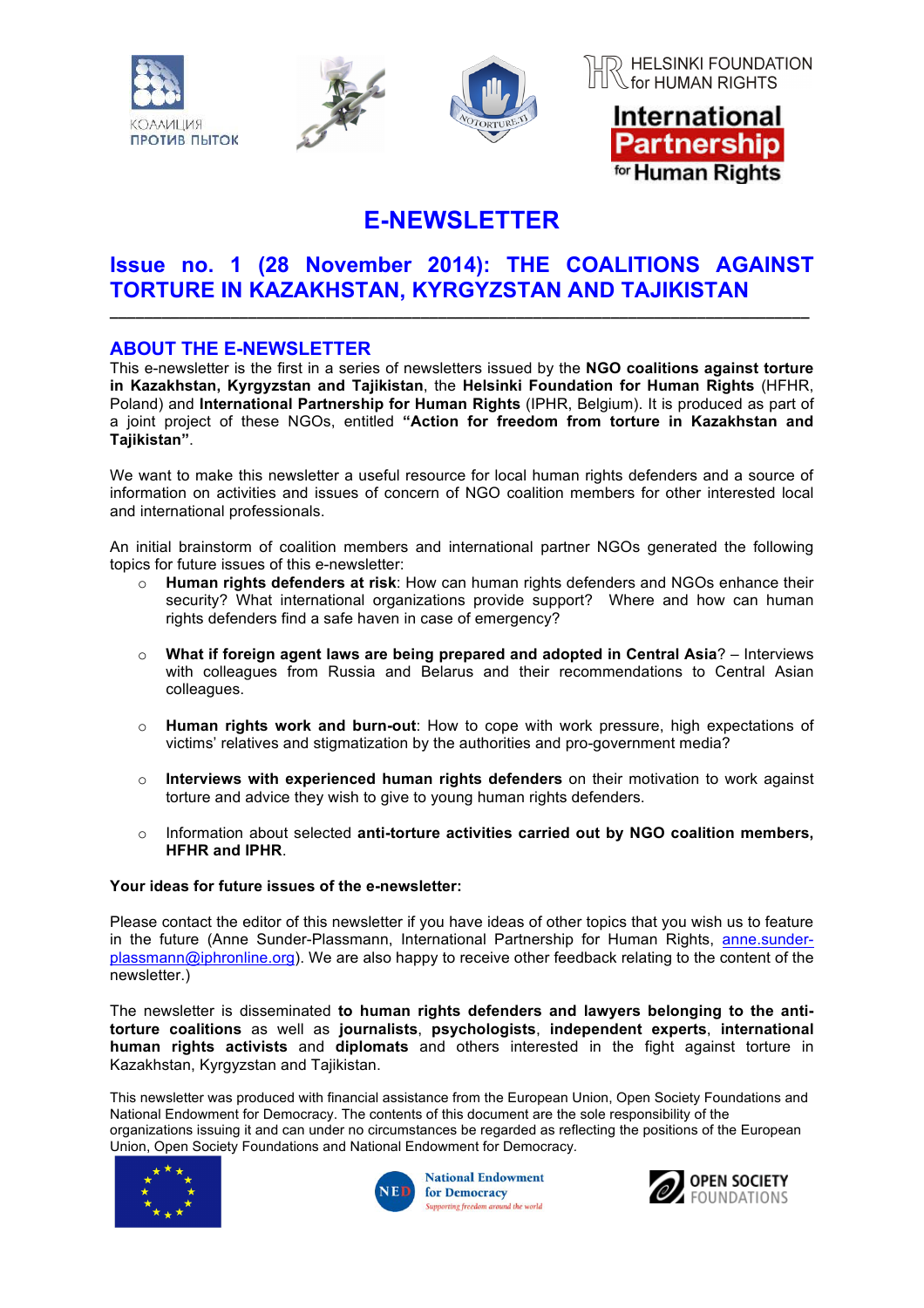



## International Partnership for Human Rights

## **WORKING TOWARDS ERADICATION OF TORTURE: THE COALITIONS AGAINST TORTURE IN KAZAKHSTAN, KYRGYZSTAN AND TAJIKISTAN**

All three anti-torture coalitions consist of member organizations working on torture and other human rights issues. Some focus on specific groups such as women, children, the disabled or lgbt. The coalitions **invite other local human rights groups** that share the coalitions' values and counteract torture with competence and commitment **to join them**.

**Valentina Gricenko, director of the NGO Justice, Kyrgyzstan:** "Our government has become immune to human rights defenders, they don't pay attention to individual organizations. Working as a coalition – that's the call of the day."

#### **What do the NGO coalitions against torture do?**

**Tatyana Chernobil, independent member of the Coalition against Torture in Kazakhstan:** "Armed with information "from the field", so to speak, provided by the Coalitions' members, we<br>prepare analytical analytical briefings, critical overviews, and formulate recommendations to the government. This provides us with a truly effective basis for our fight against torture."

- Each coalition formulates **policy recommendations** based on information and concerns identified by its members. It **speaks with one voice for better impact**.
- The coalitions **engage in dialogue with their governments** and urge them to implement their countries' obligations under international human rights law.
- Each coalition prepares **reports, briefings and interventions for human rights mechanisms** and/or bodies of the United Nations (UN), the Organisation for Security and Co-operation in Europe (OSCE) and the European Union (EU).
- The coalitions offer their members **support, professional advice** and engage in **increasing professional skills**.
- They **closely cooperate with** other professionals such as **lawyers, journalists and psychologists**.
- The coalitions adhere to such important principles as **transparency and professional ethics**.

All **three anti-torture coalitions have formulated key recommendations** to their governments that they believe are particularly pressing. The following recommendations are among the top recommendations identified by all:

- Ensure that the main **safeguards against torture are guaranteed to anyone in detention** (e.g. prompt access to a **lawyer** of the detainee's choice from the moment of deprivation of liberty; routine **medical examinations** to be carried out at the moment of admission to a detention facility; **remand hearings** to take place no later than 48 hours after the moment of detention and judges should inquire into the legality and grounds of detention and the detainee's treatment in custody).
- **Establish an independent and competent mechanism** to promptly, thoroughly and impartially **investigate all allegations of torture** or other ill-treatment.

**Sardar Bagishbekov, director of Voice of Freedom, Kyrgyzstan:** "We can say that setting up the Coalition is the continuation of a long laborious process in which 'brick by brick' a situation is being built, where human rights have to be recognized in Kyrgyzstan. And I hope very much that we will be able to 'finish building this house'."

This newsletter was produced with financial assistance from the European Union, Open Society Foundations and National Endowment for Democracy. The contents of this document are the sole responsibility of the organizations issuing it and can under no circumstances be regarded as reflecting the positions of the European Union, Open Society Foundations and National Endowment for Democracy*.*





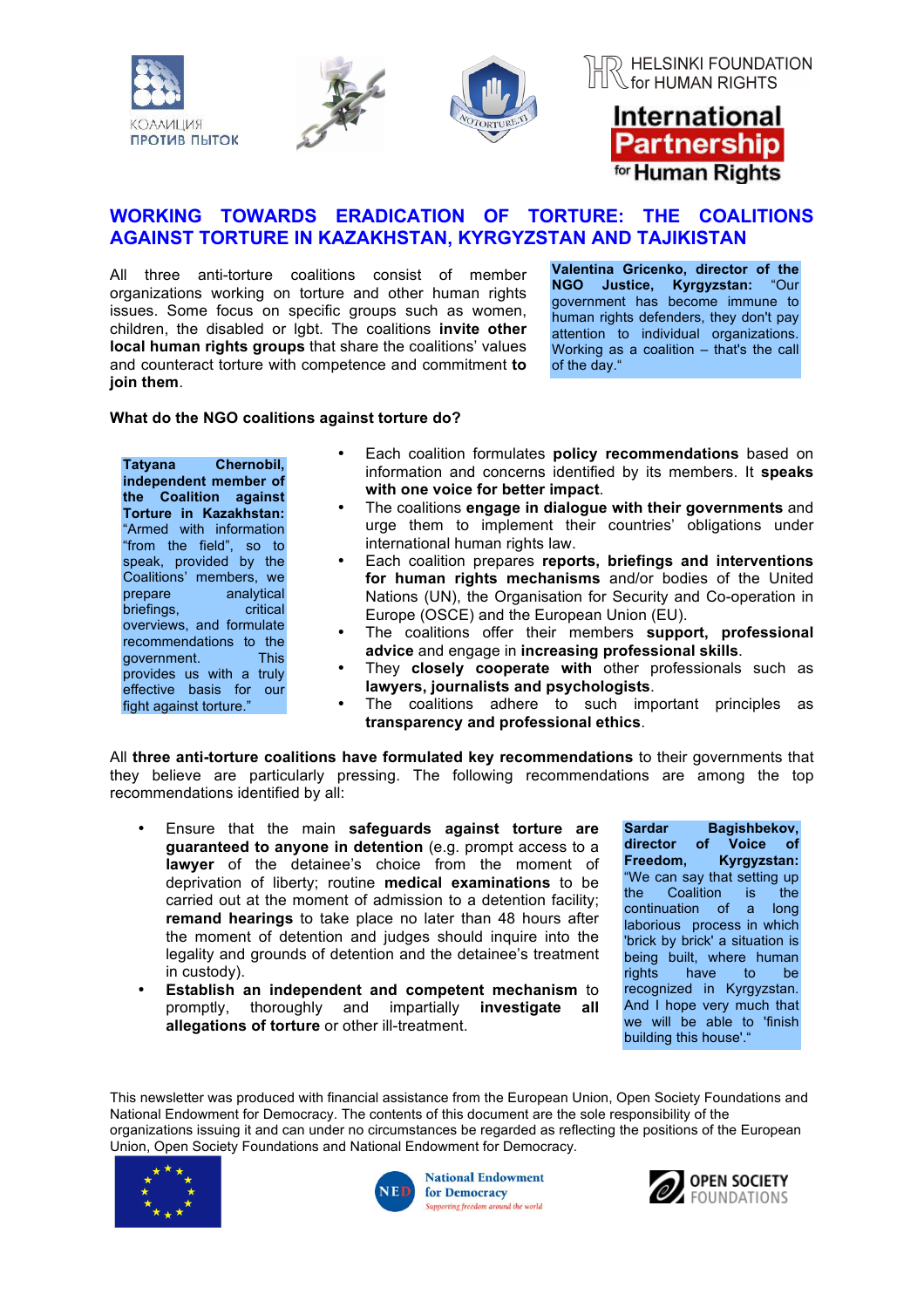







#### **KAZAKHSTAN**

**The NGO Coalition against Torture in Kazakhstan** was founded in 2007 and is thus the oldest anti-torture coalition in Central Asia. It currently consists of 25 member organizations and five independent experts located across the country.

In recent years NGOs belonging to the Coalition have received between 350 and 400 complaints about torture or other ill-treatment per year. They have supported torture victims in their struggle for justice, engaged in litigation in strategic cases and filed seven torture cases with the UN Human Rights Committee under the Individual Complaints Procedure.

**Viktor Ten, Director of Taldykorgan Human Rights Center, Kazakhstan:** "Participation in the Coalition gives us a sense of unity vis-à-vis such a largescale problem as torture. Differing views are welcome and Coalition members exchange them freely. Members contribute their talents and knowledge and in the end everybody participates in the Coalition's success."

In recent years the Coalition has been chiefly involved in lobbying for and feeding recommendations into setting up the National Preventive Mechanism, a monitoring mechanism of detention facilities created on the basis of the Optional Protocol to the Convention against Torture (Optional Protocol) and aimed at reducing the risk of torture. The Coalition has advocated and continues to advocate for it to function in accordance with principles enshrined in the Optional Protocol. Many Coalition members participate in the NPM's Coordination Council and have engaged in monitoring detention facilities since March 2014.

#### **As a matter of priority the Coalition against Torture in Kazakhstan is currently calling on the authorities to:**

• Bring the NPM in line with requirements under the Optional Protocol by, among other issues, granting the mechanism access to all closed institutions including orphanages, homes for the elderly and disabled, army barracks and offices of police departments and authorizing the NPM to publish reports about monitoring visits when it deems necessary.

In addition to the organizations issuing this newsletter, the **Coalition against Torture in Kazakhstan** 

**closely cooperates with**: Amnesty International, Civic Solidarity Platform, Freedom House Kazakhstan, Open Society Justice Initiative and the World Organization against Torture (OMCT).

#### **KYRGYZSTAN**

The Coalition against Torture in Kyrgyzstan was established in 2012. It built on a network of anti-torture NGOs that had cooperated closely since 2009. Currently 16 organizations and two independent experts are members of the Coalition.

Every year the Coalition receives more than 100 credible allegations of torture or other ill-treatment. Member organizations send letters of complaint to the procuracy on each of these cases. Torture victims who turn to the Coalition are offered legal aid and appropriate forms of rehabilitation.

**Dinara Sayakova, director of the Independent Human Rights Group, Kyrgyzstan:** "The members of the (NGO network and later of the) Coalition achieved some positive change through their fight against torture, (for example) the ratification of the Optional Protocol to the Convention against Torture, the establishment of a normative base for the National Center for the Prevention of Torture, the review of criminal cases, the initiation of cases under the Article of «torture» of the Criminal Code of the Republic of Kyrgyzstan."

This newsletter was produced with financial assistance from the European Union, Open Society Foundations and National Endowment for Democracy. The contents of this document are the sole responsibility of the organizations issuing it and can under no circumstances be regarded as reflecting the positions of the European Union, Open Society Foundations and National Endowment for Democracy*.*





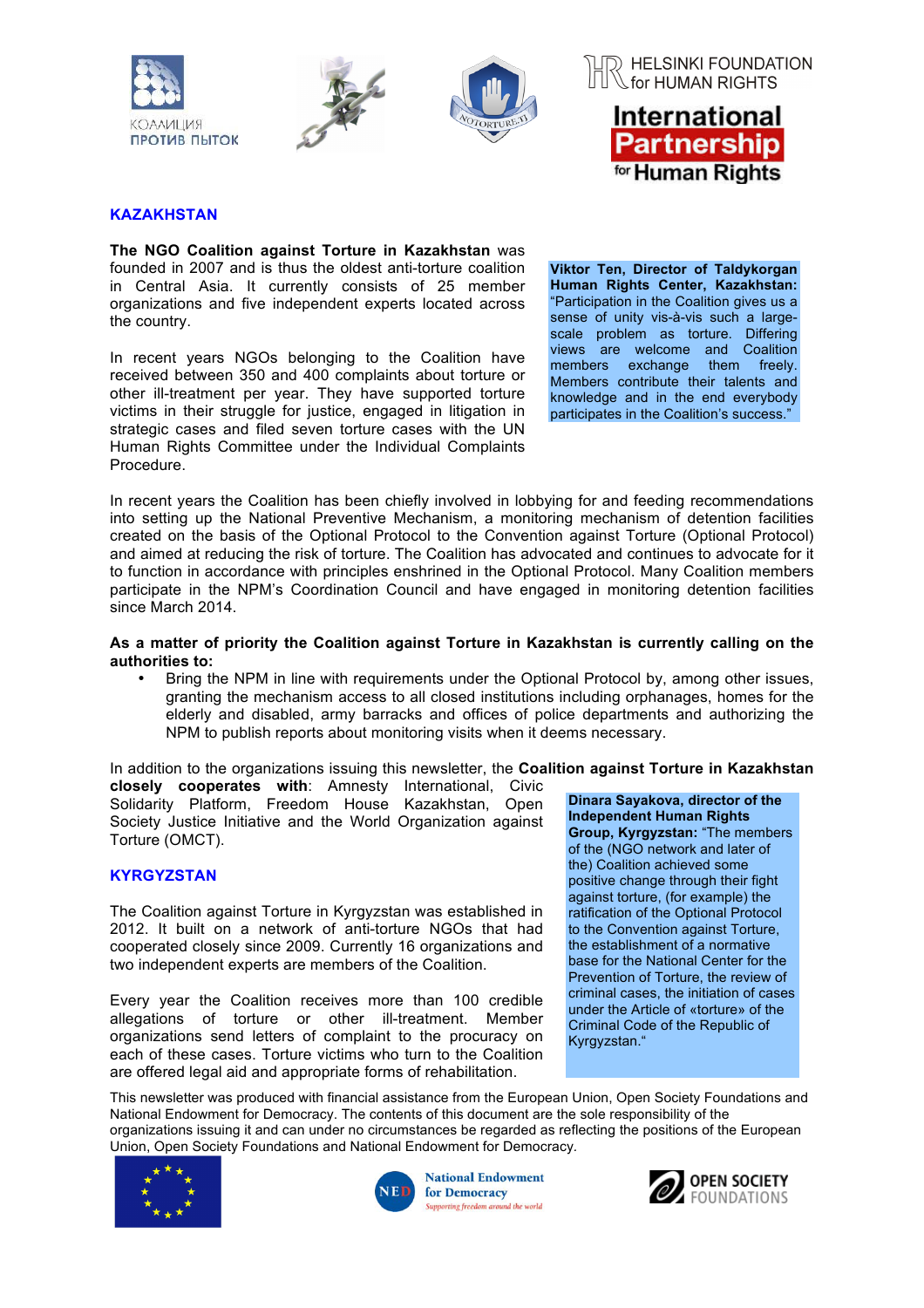

#### **Individual case database**

The NGO Voice of Freedom developed an electronic database to register individual torture cases having made the experience that "when you keep a lot of information about individual cases in files and folders, it is not always easy to retrieve up-to-date information ahead of lobbying meetings or while travelling abroad." The database is accessible by Voice of Freedom staff via the internet and adheres to high security standards. It helps human rights defenders keep track of and swiftly react to developments in individual cases. It also provides statistics that help analyze trends.

Voice of Freedom is currently training other members of the Coalition against Torture in Kyrgyzstan to use the database and has provided information about the setup of the database to other interested NGOs belonging to anti-torture coalitions in Kazakhstan and Tajikistan.

In addition to the **recommendations** shared by all three coalitions (see above), the Coalition against Torture in Kyrgyzstan calls on its government to prioritize the following recommendations:

- Promptly implement **the Action Plan against Torture** and Other Cruel, Inhuman or Degrading Treatment and Punishment in the Kyrgyz Republic that was adopted by government in October 2014.
- Provide the country's **National Preventive Mechanism** with the necessary financial, human and material resources to fulfil its mandate independently and effectively.
- Make the following **legal amendments**: bring the **definition of torture in the Criminal Code** in line with the definition contained in the Convention against Torture; **abolish the statute of limitations applicable to torture** and other ill-treatment and **ensure that torturers are excluded from amnesty laws**.

In addition to the organizations issuing this newsletter, the **Coalition against Torture in Kyrgyzstan closely cooperates with** the Civic Solidarity Platform, the Open Society Institute and Physicians for Human Rights.

#### **TAJIKISTAN**

**The NGO Coalition against Torture in Tajikistan**  (www.notorture.tj) was founded in September 2011 and currently consists of 13 human rights organizations, two lawyers' associations and three independent experts.

From 2011 to 2013 Coalition members documented 137 cases of torture or other ill-treatment. They represented 38 cases in court or interacted on the victim's behalf with other state agencies. It engages in strategic litigation inside the country and takes cases to the UN Human Rights Committee under the Individual Complaints Procedure.

**Nargis Zokirova, Director of the Bureau on Human Rights and Rule of Law, Tajikistan:** "In my view our Coalition is so successful mainly because it professionals with different backgrounds have gathered under its umbrella; we understand and support each other. I hope our Coalition will continue to work in this spirit, a spirit of cooperation and enthusiasm."

In addition to the **recommendations** shared by all three coalitions (see above), the Coalition against Torture in Tajikistan calls on its government to prioritize the following recommendations:

This newsletter was produced with financial assistance from the European Union, Open Society Foundations and National Endowment for Democracy. The contents of this document are the sole responsibility of the organizations issuing it and can under no circumstances be regarded as reflecting the positions of the European Union, Open Society Foundations and National Endowment for Democracy*.*





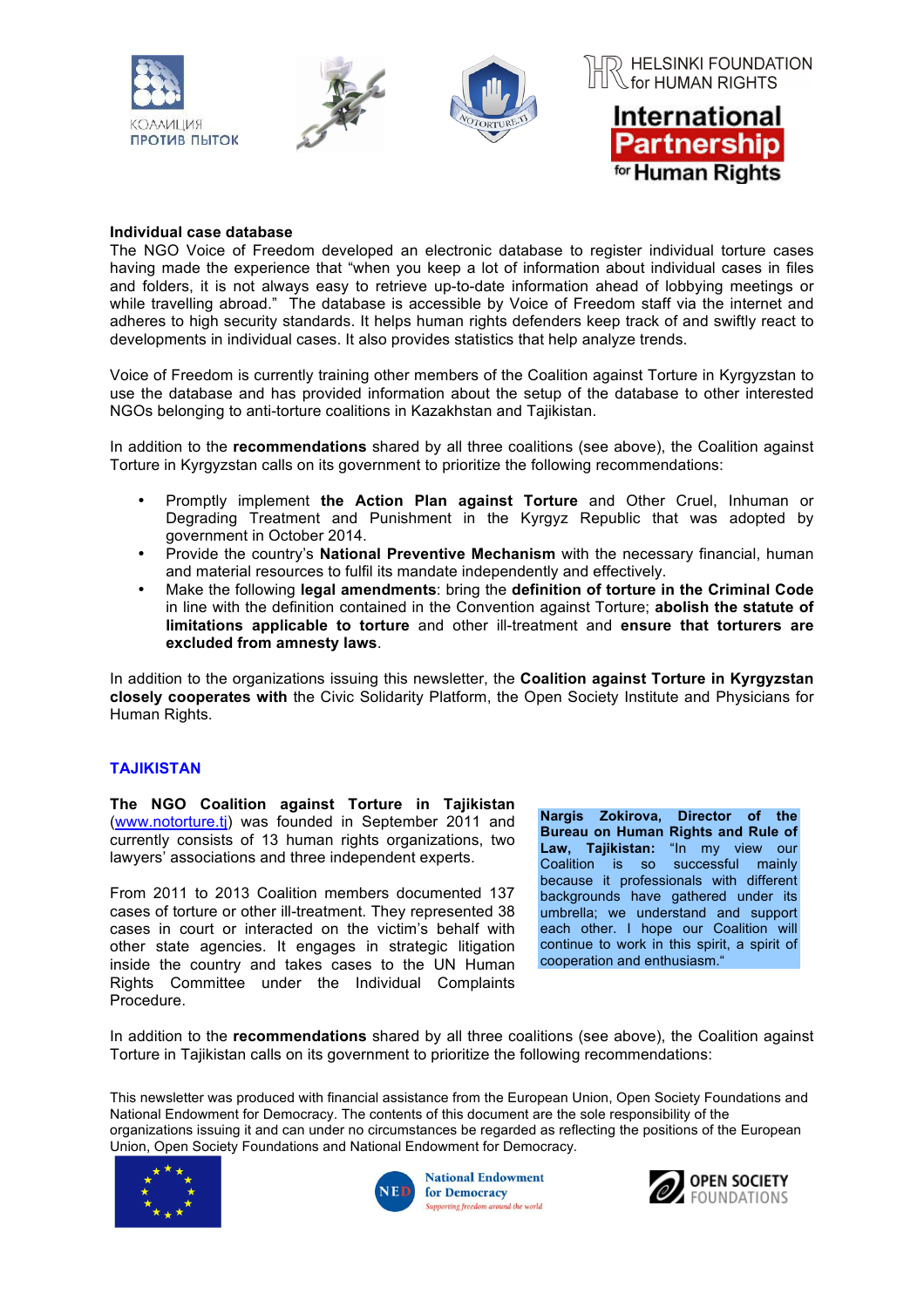

- Tajikistan should allow the **creation of public monitoring commissions** and give them unlimited access to detention facilities to carry out independent inspections.
- Put in place the relevant procedures and **ratify the Optional Protocol** to the Convention against Torture as a matter of urgency.
- Provide for the institution of **independent forensic medical examinations** and ensure that medical personnel working inside detention facilities are truly independent of law enforcement agencies and trained on the provisions of the Istanbul Protocol.

In addition to the organizations issuing this newsletter, the **Coalition against Torture in Tajikistan closely cooperates with:** the Committee against torture in Nizhny Novgorod, Russian Federation; Amnesty International, Penal Reform International, Civic Solidarity Platform, Open Society Institute – Assistance Foundation Tajikistan, Swiss Cooperation Office in Tajikistan, and the OSCE Center in Dushanbe.

## **REGIONAL COOPERATION OF THE THREE ANTI-TORTURE COALITIONS**

The coalitions against torture in Kazakhstan, Kyrgyzstan and Tajikistan also engage in joint activities on a regional level, thus benefiting from each other's expertise, consolidating efforts to fight against torture in Central Asia, and supporting each other's recommendations.

#### **EU-funded project "Action for freedom from torture in Kazakhstan and Tajikistan"**

Currently, the coalitions against torture in Kazakhstan and Tajikistan are engaged in a comprehensive EU-funded anti-torture project running from December 2013 to June 2016, together with European NGO partners, the Helsinki Foundation for Human Rights (leading partner of the project) and International Partnership for Human Rights. Thanks to funding from Open Society Foundations, the Coalition against Torture in Kyrgyzstan participates in many of the project activities such as joint press releases, interventions at intergovernmental human rights conferences, regional anti-torture conferences, as well as educational seminars for lawyers, legal staff of NGOs and psychologists.

**Svetlana Chernikova, psychologist of the Crisis Centre at Kostanay Regional Psychiatric Hospital, Kazakhstan:** "It is hard to overestimate the role of the Coalition against Torture: It aims at making relations between people as humane as possible. People from different professional backgrounds join forces to work for torture victims, for the restoration of their rights, reparation and compensation of the harm suffered under torture."

The project includes a wide range of activities including **supporting victims of torture**, **monitoring torture cases**, **pushing for prosecution of perpetrators**, **lobbying for legal improvements and implementation of the country's international human rights obligations on the national and international level,** and **awareness-raising**. Concerted efforts of all project partners are aimed at ensuring a lasting improvement of respect of freedom from torture.

For further information about the action refer to the following EU press release or contact the NGO project partners:

http://eeas.europa.eu/delegations/tajikistan/documents/press\_corner/2014/new\_pr\_helsinki\_foundatio n\_en.pdf

This newsletter was produced with financial assistance from the European Union, Open Society Foundations and National Endowment for Democracy. The contents of this document are the sole responsibility of the organizations issuing it and can under no circumstances be regarded as reflecting the positions of the European Union, Open Society Foundations and National Endowment for Democracy*.*